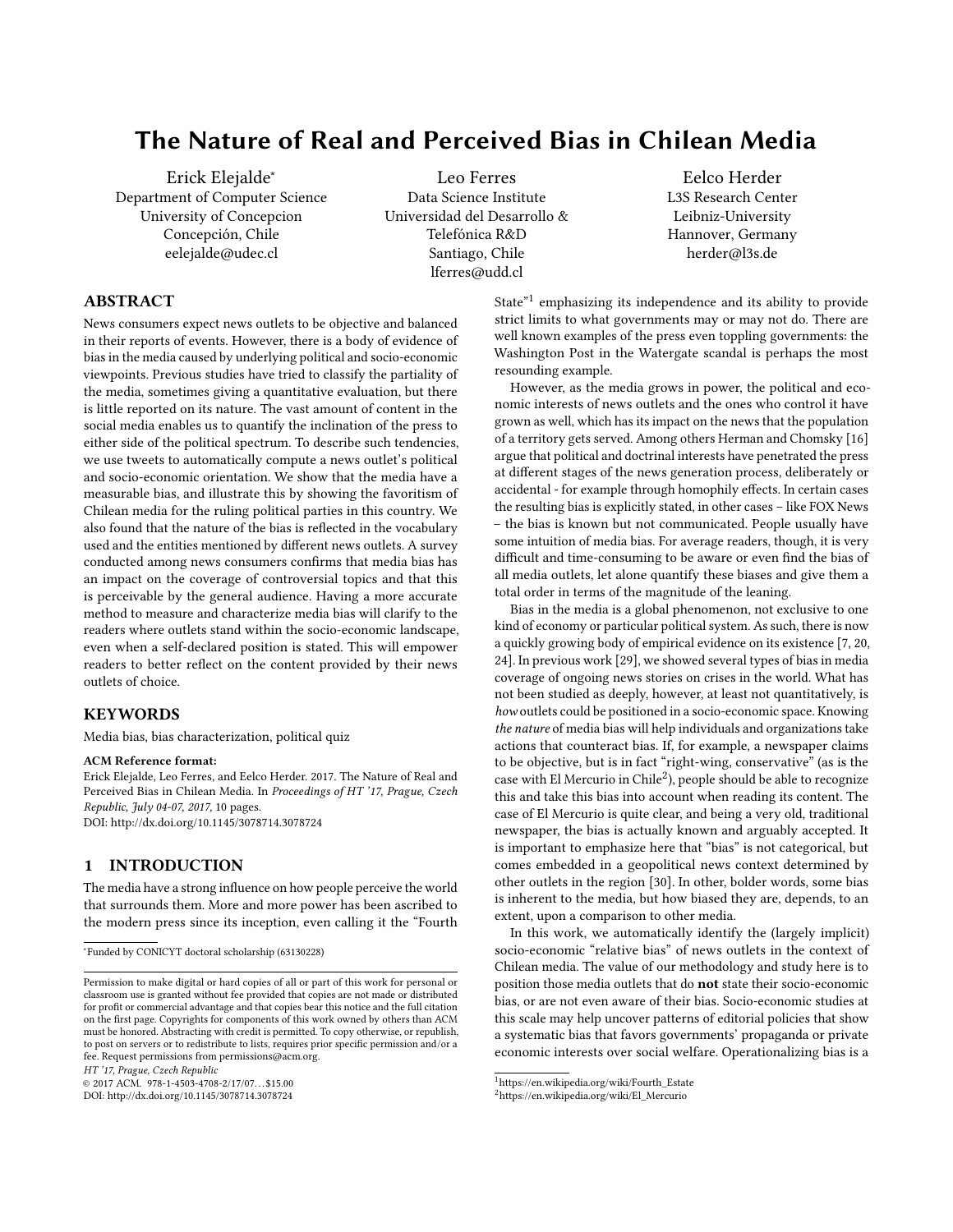difficult task. It relies not only on linguistic information, but also on the actual geo-socio-economic, and even historical, context of the newspaper. We propose to automatically categorize news outlets by analyzing what they "think" about certain relevant, controversial topics using their tweet content and then map these worldviews onto a well-known political quiz: "The World's Smallest Political Quiz" (henceforth PolQuiz) [\[27\]](#page-9-7).

The PolQuiz is a ten-question educational quiz for an American audience<sup>[3](#page-1-0)</sup> designed by the Libertarian Advocates for Self Govern-ment<sup>[4](#page-1-1)</sup>, created by Marshall Fritz in 1985. The quiz is based on the one proposed by David Nolan Chart in 1971  $[22]^5$  $[22]^5$  $[22]^5$ , which in turn can be traced back to a 2D chart proposed in 1968 [\[4\]](#page-9-9), representing variations in political and socio-economic orientation.

In short, we use what the media say on Twitter to position them in a Cartesian plane that tells us more about their orientation based on Fritz' PolQuiz. In turn, the PolQuiz results motivate a deeper investigation into the nature of the found bias, which we study through the vocabulary used and entities covered by the news outlets. Finally, we conducted a survey that confirm that media bias has a noticeable impact on how news related to controversial topics are presented.

# 2 RELATED WORK

There are several works related to the topic of media bias [\[7,](#page-9-2) [12,](#page-9-10) [14,](#page-9-11) [23,](#page-9-12) [31\]](#page-9-13). Some works do not try to identify bias directly, but instead try to identify and track events in order to present different points of view of the same affair to the readers in order to counteract these possible bias [\[23\]](#page-9-12). These are complemented by works like J. An et.al. [\[2\]](#page-9-14), which create a so-called landscape of newspapers based on the similarity of their communities. They measure the exposure of Twitter users to politically diverse news. Other authors assume a certain leaning by contacts association [\[6\]](#page-9-15). In [\[24\]](#page-9-4) the authors go deeper and try to identify different kinds of bias, what they term gatekeeping, coverage and statement bias, according to the stage at which the news acquire the alleged bias.

Most outlets identify themselves as unbiased free press, which makes the discussion on the direction and degree of media bias very controversial<sup>[6](#page-1-3)</sup>. Media bias is usually found in the editorial policies that ultimately decide which stories are worth publishing and which amount and angle of coverage they get [\[23,](#page-9-12) [24,](#page-9-4) [26\]](#page-9-16).

This bias reflects the political and socio-economic views of the institution, rather than the point of view of a particular reporter. For example, the authors in [\[16\]](#page-9-1) use a few recent events to point out how the press applies the word "genocide" to cases of victimization in non-allied states, but almost never to similar or worse cases committed by the home state or allied regimes. In the latter case, they could use terms such as "repression of insurgency".

In [\[19\]](#page-9-17), the authors defined a model to predict political preference among Twitter users. Through this model they calculate, for each user, a ranking of the likelihood that they prefer a political

party over another. This model is based on the usage of weighted words. The words and their weights are extracted from tweets of candidates of certain political parties. Using these weights, in combination with Twitter specific features (retweets, following, etc.) the authors train classifiers that achieve a performance similar to that of human annotators. Similarly, in [\[12\]](#page-9-10), the authors estimate the bias in newspapers according to how similar the language is to that used by congressmen for which a right/left stand is known. One interesting result is that bias in the news is found to be correlated to political inclinations of readers, showing a tendency in these news outlets to maximize profit by "catering" to a certain audience.

The topology of the social network on its own has also been shown to give enough information to create classifiers concerning a user's preference, even when the choices are very similar [\[11\]](#page-9-18)(e.g. Pepsi vs. CocaCola, Hertz vs. Avis or McDonalds vs. BurgerKing). Although we carefully select the dataset to use in our experiments to achieve extensible results [\[5\]](#page-9-19), we notice here that in our dataset, news outlets (which may be considered the participants of our studies), regularly talk about these controversial topics, and thus, it is possible to use traditional methods to find a political stand.

Combining topological characteristics of the social networks with language features has also been tested [\[6\]](#page-9-15), showing that users tend to interact more frequently with like-minded people. This phenomenon is known as homophily. As we mentioned before, our dataset is derived from a special type of users (news outlets Twitter accounts), and this method may not apply directly.

As an alternative approach, in [\[31\]](#page-9-13) the authors propose a semisupervised classifier for detecting political preference. They design a propagation method that, starting with a few labeled items and users, creates a graph representing the connections between users and items or even users with other users. Based on the same phenomena of homophily, they assume that users interacting with the same item, or with each other, most likely have the same political leaning. This way, they can propagate the labels from tagged users and tagged items to the rest of the graph. They report that the system achieves over 95% precision in cross-validation. In [\[14,](#page-9-11) [15\]](#page-9-20), the authors also follow a propagation strategy to compute the political preference of Twitter users, but using Congress members as the initially tagged users.

In [\[18\]](#page-9-21), the authors describe a framework to discover and track controversial topics that involve opposing views. They first use tags that represent each side (e.g. "#prolife" - "#prochoice") as seeds to find an expanded set of labels to represent each side. This may also help in cases where labels may change over time as the result of new arguments for either side. With these sets of labels they identify strong partisans (anchors) that have a clear lean to one side. Having these anchors and a graph representing relationships between users (based on tweet content-similarity or based on re-tweets), they propagate the classification through the graph inferring the opinion bias of "regular" users.

Yet another approach to quantifying political leaning is presented in [\[20\]](#page-9-3). They based their analysis on the number of tweets and retweets generated about different real-life political events associated with some predefined topics. The authors developed a model that takes into account both the sentiment analysis of the tweets and

<span id="page-1-0"></span><sup>3</sup>Although we believe this does not imply a loss of generality wrt Latin American culture, at least in the topics chosen. It does, obviously, impact the polarity of attitudes towards those topics, but that is what we explore in these pages.

<span id="page-1-1"></span><sup>4</sup><https://www.theadvocates.org/>

<span id="page-1-2"></span> $^5\rm Al though$  widely cited in the literature, we could not find this manuscript online. We cite it for historical reasons here.

<span id="page-1-3"></span> ${}^{6}$  To be fair, it is true that "bias" in journalism may arise naturally out of the interaction of reporters, rather than a prior, but this discussion is left for another paper.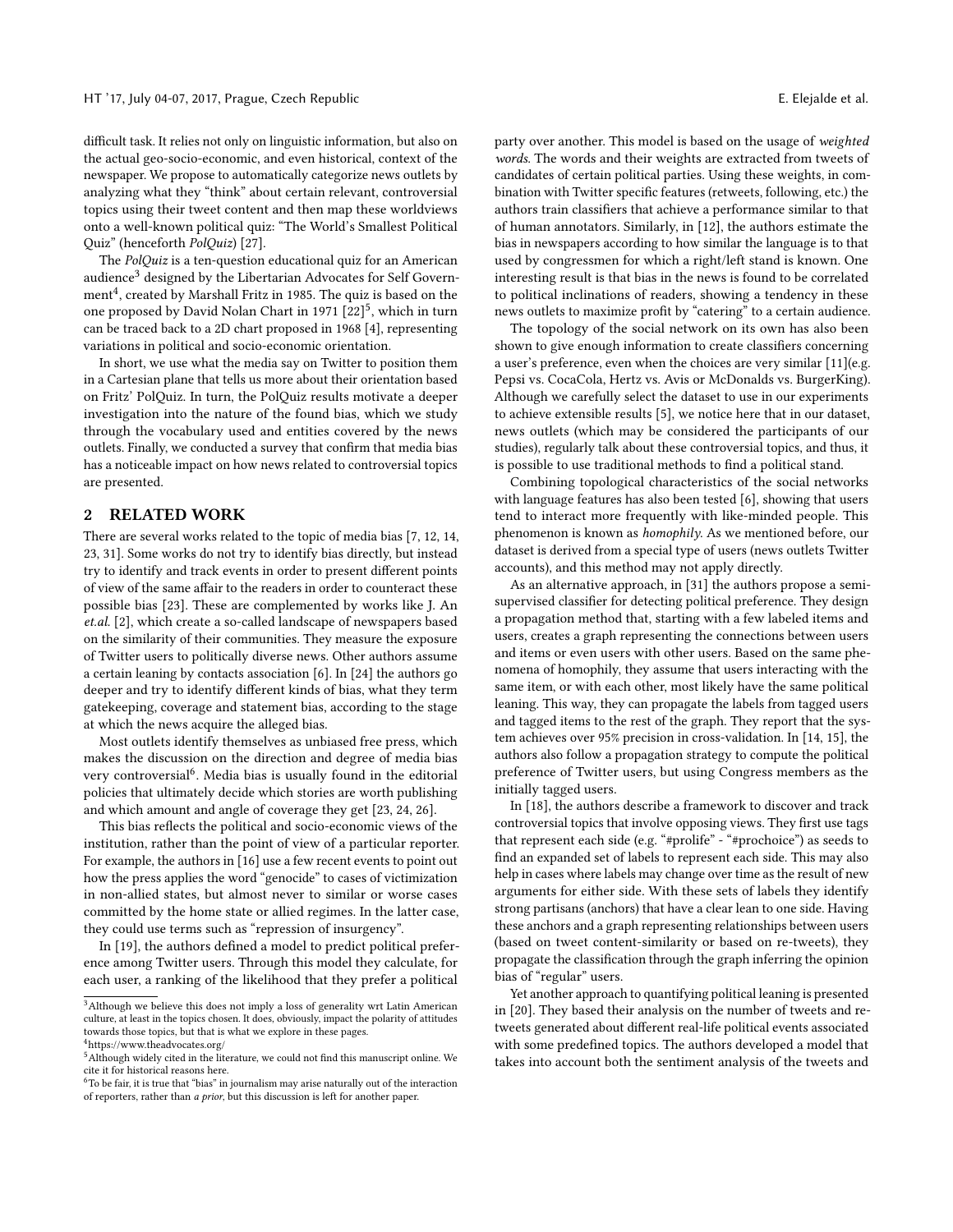The Nature of Real and Perceived Bias in Chilean Media HT 17, July 04-07, 2017, Prague, Czech Republic

the number of time they are re-tweeted to calculate the political leaning score of each outlet.

In [\[30\]](#page-9-6), the authors propose an unsupervised model based on how news outlets quoted president Barack Obama's speeches. The findings suggest that quotation patterns do reveal some underlying structure in the media, and that these may be evidence of bias. They found that one of the identified dimensions roughly aligns with the traditional left(liberal)-right(conservative) political classification and the other with a mainstream/independent one. This is a strong finding. Still, we believe this is to be somewhat expected, given the selected corpus; namely, presidential speeches in the strongly bipartisan system that dominates U.S. politics. Although this model helps classify and quantify bias in the media, it does not explain the causes and nature of this bias.

In this paper, we present a new methodology that quantifies the political leaning of news outlets based on the automation of a well known political quiz. The prediction of the answers for each question for each outlet is generated based on the polarity of their tweets on subjects related to the issues addressed in the quiz. The automation of a quiz has been used before to automatically classify mood [\[3\]](#page-9-22) but, as far as we know, this is the first attempt to quantify media bias using this approach.

#### 3 METHODOLOGY

In this section, we describe our dataset, followed by an overview of the PolQuiz and an explanation on how we applied this quiz to our data. In Section [3.4,](#page-4-0) we introduce the Rank Difference method for investigating the nature of bias. We conclude with an overview of the survey that we carried out to measure perceived bias.

### 3.1 Data

Every news outlet, from the smallest to the largest, has some presence on the web, which opens the possibility for the automatic collection of the news stream they produce. Twitter is a prime example of a web platform that allows this. Twitter is an online social network that enables users to send and read short messages called "tweets". Twitter offers an open API to automatically access the flow of tweets and query the system for user profiles, followers and tweeting history. This makes it possible to explore the behavior and interactions of personal and institutional accounts, developing and testing social theories at a scale never seen before. This is the closest thing we have to a record of the every-day life of over 300 million people $^7$  $^7$ . We treat every tweet as an independent document from which we can extract a statement. We assume that these reflect the ideology of the news outlet as an entity. We use Twitter as our source documents because it provides us (and any news consumer) with a standardized way to access the daily events reported by the media. Technically, tweets are much easier to collect (as opposed to, for example, scraping the content of complete articles from a wide range of newspapers and formats). A tweet from a media outlet is a man-made summary of the news, usually in the form of a headline. It conveys the main idea, and hence the main editorial point of view. Headlines of online news articles have shown to be a reliable source for adequately providing a high-level overview of the news

events [\[1,](#page-9-23) [8,](#page-9-24) [28\]](#page-9-25). These summaries are expected to be representative of the newspaper's bias, but with the advantage that bias is easier to detect than in a full articles (shorter, to the point). Tweets also contain features/annotations (e.g. hashtags (#) and mentions (@)) that help to give semantic to the text.

Chile ranks among the top-10 countries regarding the average number of Twitter users per 1000 individuals [\[21\]](#page-9-26). This allows experiments to be comparable with other countries where a larger number of studies have been performed, such as the UK and even the United States. We find this of particular interest, since many of the studies in the literature have been conducted only on Englishspeaking countries, which may bias the knowledge we posses in general about these issues.

To create our database of outlets, we used different sources, with Poderopedia's "influence" database as our baseline<sup>[8](#page-2-1)</sup>, manually adding other news outlets in Chile. Our database contains 399 active accounts $^{9}$  $^{9}$  $^{9}$ . The data set contains 1,916,709 tweets, spanning a period of 8 months - from October 6, 2015 to June 4, 2016. The accounts vary dramatically in tweet publication behavior, with some having published more than a hundred thousand tweets to others with less than a hundred in this timeframe. Out of the 399 active accounts, only 269 outlets published at least one document about the topics of interest.

## <span id="page-2-3"></span>3.2 PolQuiz

The PolQuiz has ten questions, divided into two groups: economic and personal issues, of five questions each. The answers to the questions may be Agree, Maybe (or Don't Know) or Disagree. Personal issue questions:

- (1) Government should not censor speech, press, media or Internet.
- (2) Military service should be voluntary. There should be no draft.
- (3) There should be no laws regarding sex between consenting adults.
- (4) Repeal laws prohibiting adult possession and use of drugs.
- (5) There should be no National ID card.
- Economic issue questions:
- (6) End corporate welfare. No government handouts to business.
- (7) End government barriers to international free trade.
- (8) Let people control their own retirement: privatize Social Security.
- (9) Replace government welfare with private charity.
- (10) Cut taxes and government spending by 50% or more.

Based on the answers to these questions, the quiz-taker is classified into one of five categories: left-liberal, libertarian, centrist, right-conservative, or statist. Left-liberalism is a political ideology that supports governments that take care of the welfare of vulnerable people and keeps a centralized economy, but at the same time, allows a great deal of liberties in personal matters. Libertarians seek freedom in both economic and personal issues, minimizing the role of the state in all matters. An extreme position in this direction would be anarchism. On the other side, statists - or supporters of a big government - want the state to regulate both personal and economic issues. Examples of this position would be totalitarian regimes, such as Kim Jong-Un in North Korea. Right-wing conservatives are more reluctant to accept changes in personal issues and want official standards on these matters (i.e. morality and family traditions), but demand economic freedom and a free market. Finally,

<span id="page-2-0"></span> ${\rm ^7T}$  vitter reports 313 million active users, see<https://about.twitter.com/company> (accessed Aug. 2016)

<span id="page-2-1"></span><sup>8</sup><http://apps.poderopedia.org/mapademedios/index/>

<span id="page-2-2"></span><sup>&</sup>lt;sup>9</sup>An account is *active* if it tweets at least once a month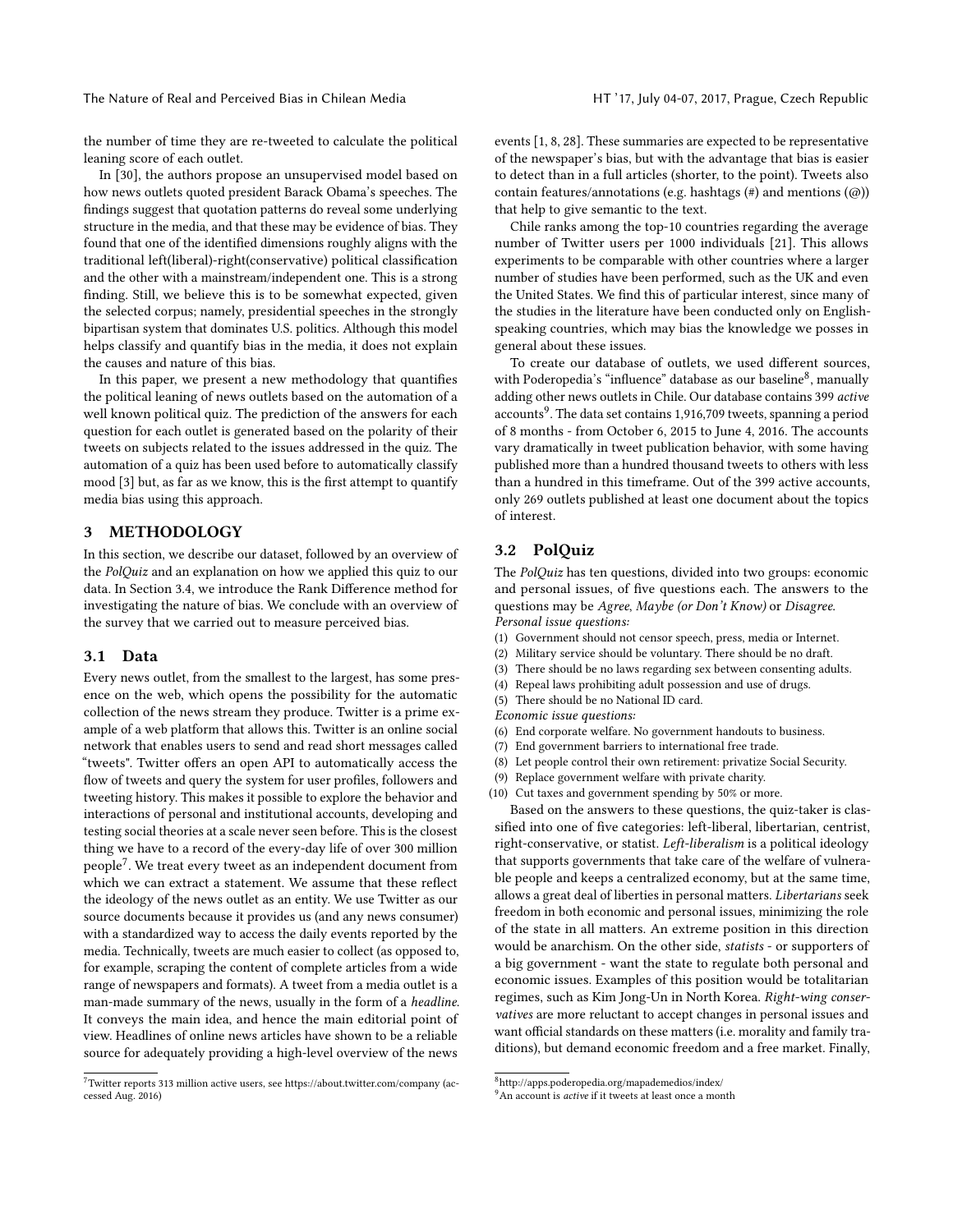centrists accept or even support a balance between the government reach and personal/economic freedom. They favor selective government interventions to current problems while avoiding drastic measures that may shift society to either side of the spectrum.

For each Agree answer, we increase the score of the quiz-taker in the corresponding dimension by 20 points. If the answer is Maybe (or don't know), we only add 10 points. Finally, if the answer is Disagree, no points are added. This way, if the quiz taker agrees with all the issues in one dimension, it will be in one end of that axis. In the other extreme of the axis, we will have a quiz-taker who disagrees with all issues in that dimension. In our study, we assume that news outlets are (or strive to be) unbiased, so in an ideal world, most of their comments should have no polarity toward any side of the issue and, as such, they should score as a Maybe. Another expected behavior would be that news outlets report on both sides of the issue to cover different points of view. Both approaches would result in the news outlet being in the center of the graph.

#### <span id="page-3-3"></span>3.3 Operationalizing the Quiz

We filtered the collected tweets to get only those with information regarding the issues referred to in the PolQuiz. For this, we created a seed query for each question, containing a set of preselected keywords (see Table [1\)](#page-4-1).

With the subset of documents returned by the seed queries, we then analyzed the hash-tags to find an expanded set of labels that may represent related aspects of the same issues [\[18\]](#page-9-21). We removed hash-tags that contain the name of a news outlet, as it is common practice in news papers accounts to use hash-tags to refer to themselves or the original source of the news (regardless of the subject). We also remove hash-tags with names of politicians: even when these politicians could potentially provide some relevant documents, they also introduce a lot of noise, mostly due to the salience of politicians who appear regularly in the news for a wide variety of issues not necessarily related to the query in question. The new labels are added as keywords to the original query. Our enriched queries give us the final set of tweets used to evaluate any possible bias of each news outlet, see Table [2.](#page-4-2)

Having the set of tweets for each question, we classified their polarity with respect to the corresponding question. For example, for question  $7$  (q7), a tweet classified as Agree is "TPP abrira puertas a más de 1.600 productos chilenos no incluidos en acuerdos vigentes." (tr. TPP will open doors for more than 1.600 Chilean products not included in existing agreements). For that same question, the following tweet disagrees with it: "El TPP: un misil contra la soberanía" (tr. TPP: a missile against our sovereignty). In other words, we classify the polarity of the tweet with respect to the corresponding issue. As the number of tweets is too large to label manually, we created and trained a supervised model for each question. This approach also allows us to scale in the presence of an even larger number of resulting documents.

To create a representative sample for the training set, we randomly select, where possible, two tweets from each question from each news outlet. We took care to not include duplicate tweets (tweets with the exact same text) published by the same outlet. The training set consisted of 1916 documents (an average of about 190 documents per question). We manually classified this training set in

four groups: Agree, Maybe, Disagree and Out of topic (Not relevant). The distribution of each training set is shown in Table [2.](#page-4-2)

For the automatic classification task, we used a "Randomized Trees" model<sup>[11](#page-3-0)</sup> [\[13\]](#page-9-27). Decision trees are less susceptible to overfitting, considering that we have relatively small training sets. Given that the classes in our training set are not evenly populated, we decided to evaluate the model using a 10 iterations stratified shufflesplit cross validation. Each fold leaves out 20% for validation. The other 80% is selected while preserving the percentage of samples for each class. The accuracy values for each model is presented in Table [2.](#page-4-2)

After the classification stage, we scored each news outlet on each question. We removed those documents classified as off-topic (Not relevant). We scored the remaining documents' polarity according to the PolQuiz scoring system and we found the average for each question/news-outlet pair. For simplicity, in the question/newsoutlet pairs for which we have no associated documents, we assume a Maybe (or don't know) answer. This assumption is the least disruptive towards the default supposition of an unbiased media $^{12}$  $^{12}$  $^{12}$ .

In order to find out how sensitive the observed bias is to noise, we repeated the scoring steps 20 times. Each time we leave out 5% of the tweets, selected at random while maintaining the original distribution of documents per question. Each time we measure the average score of the news outlets for which we were able to answer at least one question in the corresponding dimension. We did not go over 5%, because the smallest news outlets already have a small set of documents: removing too many entries would have resulted in the elimination of an entire outlet, affecting the results.

Finally, we tested how the entire system adapts to the local environment. For a proof of concept, we introduced the subject of abortion in the personal dimension. This topic appears among the personal issues in other political quizzes (e.g Political Compass<sup>[13](#page-3-2)</sup>) In addition, abortion was a very relevant and controversial topic in the Chilean media during this period because of a new bill presented by the president and approved by the Chamber of Deputies to legalize the abortion on three grounds: pregnancy resulting from rape, lethal fetal infeasibility or danger to the life of the pregnant women. We formulated this new question as follows:

(0) All women should be free to choose whether she wants to terminate her pregnancy or not.

Notice that the question is formulated in the same "direction" as the rest of the questions. This is, agreeing with the statement will be an indicator of a more liberal tendency by the quiz taker.

We apply the same methodology described before to the original PolQuiz. We named this question  $q0$  and the query we applied (before injecting the hash-tags) is shown in Table [3.](#page-4-3) The enriched query returned 4891 documents from our corpus. We selected two random documents for each news outlets to create a training set containing 409 tweets. We had an average precision of 0.70  $(\pm 0.08)$ in the 10 iterations stratified shuffle-split cross validation.

<span id="page-3-0"></span><sup>&</sup>lt;sup>11</sup>Implemented in the python library scikit-learn in the module sklearn.tree.ExtraTreeClassifier

<span id="page-3-1"></span> $12$ We are aware this is too conservative. However, for the sake of space, we leave a more detailed discussion for future research

<span id="page-3-2"></span><sup>13</sup><https://www.politicalcompass.org/>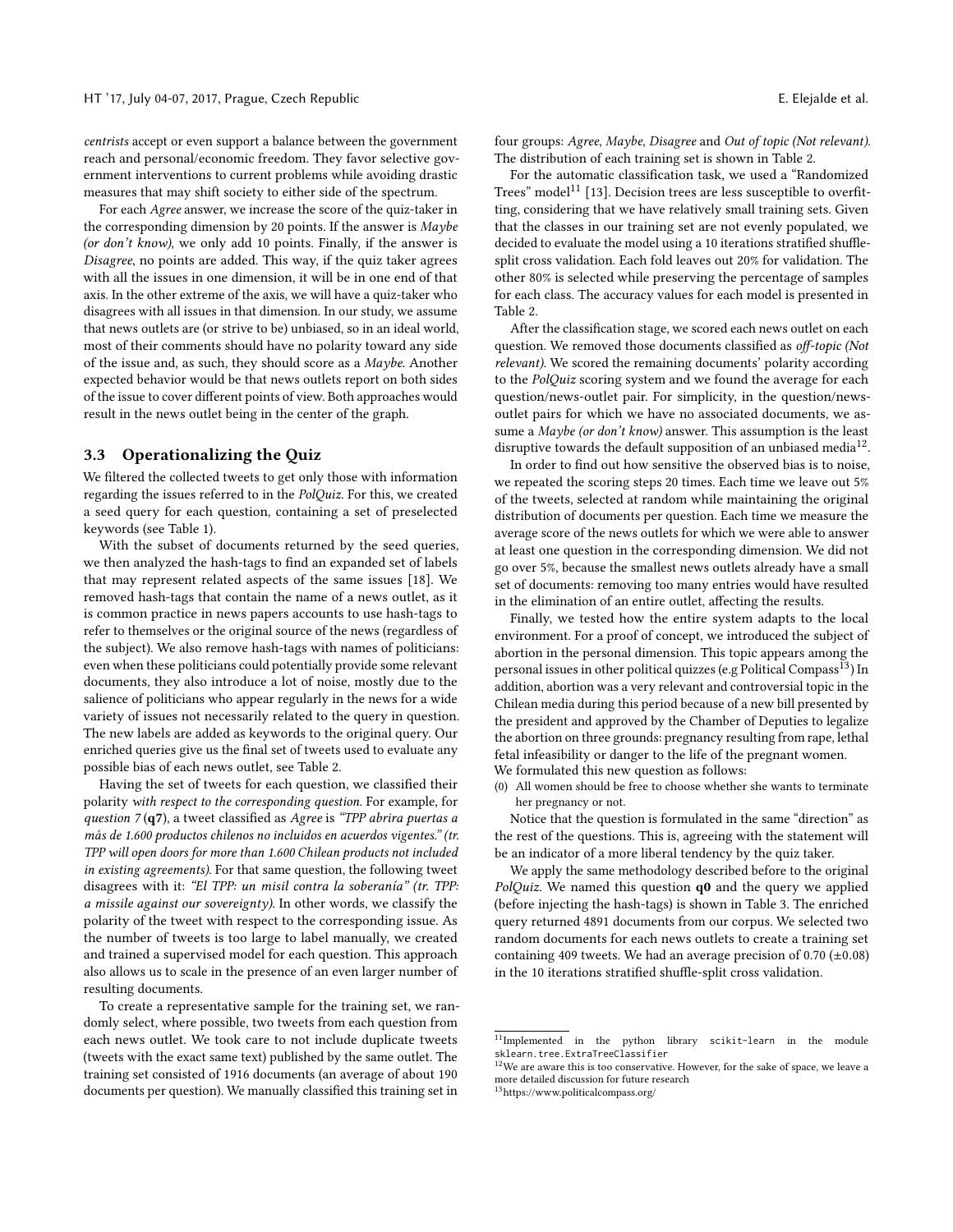|  |  | Table 1: Initial set of keywords for each query. |  |  |  |
|--|--|--------------------------------------------------|--|--|--|
|  |  |                                                  |  |  |  |

<span id="page-4-1"></span>

| Ouestion       | Keywords                                                                                                                                           |  |  |  |  |  |
|----------------|----------------------------------------------------------------------------------------------------------------------------------------------------|--|--|--|--|--|
| q1             | $(censura   libertad) & (prensa   discurso   expression)$                                                                                          |  |  |  |  |  |
| q2             | (servicio   reclutamiento   entrenamiento   reserva ) & (militar   ejercito   armada)                                                              |  |  |  |  |  |
| q <sub>3</sub> | (ley   legal   legislacion   regulacion   penalizacion) & (sexual   prostitucion   sexo   sodomia   gay) & $\neg$ (infantil   menor   niño   acoso |  |  |  |  |  |
|                | abuso   agresion)                                                                                                                                  |  |  |  |  |  |
| q <sub>4</sub> | (ley   legal   legislacion   regulacion   penalizacion) & (droga   marihuana   cannabis   psicotropico   cocaina)                                  |  |  |  |  |  |
| q <sub>5</sub> | inmigracion   inmigrante   refugiado   xenofobia                                                                                                   |  |  |  |  |  |
| q6             | (subsidio   bienestar   ayuda) & (corporativa   empresa)                                                                                           |  |  |  |  |  |
| q7             | (trato   tratado   convenio   negociacion   relacion) & (comercial   economica) & (internacional   bilateral   gobierno   libre   liberal          |  |  |  |  |  |
|                | barrera   proteccion   bloque)                                                                                                                     |  |  |  |  |  |
| q8             | ("seguridad social"   afp <sup>10</sup>   pension   jubilado   prevision) & (privada   gobierno   estatal)                                         |  |  |  |  |  |
| q <sup>9</sup> | ("beneficio sociale"   bono   "ayuda sociale"   "programa social") & (gobierno)                                                                    |  |  |  |  |  |
| q10            | (reducion   recorte   aumento   incremento) & (impuesto   gasto ) & (gobierno   gubernamental)                                                     |  |  |  |  |  |

<span id="page-4-2"></span>Our actual queries are designed so they can also find variations of the keywords (such as variations in gender and number)

| Table 2: Tweets extracted from our corpus after applying the enriched queries. |  |  |  |
|--------------------------------------------------------------------------------|--|--|--|
|                                                                                |  |  |  |

| Qs             | # tweets | Training set (TS) | $%$ Agr (TS) | $\%$ Mb (TS) | $%$ Dis (TS) | % Not rel (TS) | Prc $(\pm 2 * stdev)$ |
|----------------|----------|-------------------|--------------|--------------|--------------|----------------|-----------------------|
| q1             | 374      | 179               | 0.486        | 0.167        | 0.178        | 0.167          | $0.76 \ (\pm 0.14)$   |
| q2             | 194      | 132               | 0.181        | 0.295        | 0.204        | 0.318          | $0.87 (\pm 0.11)$     |
| q <sub>3</sub> | 144      | 78                | 0.576        | 0.051        | 0.243        | 0.128          | $0.83 \ (\pm 0.17)$   |
| q <sub>4</sub> | 597      | 203               | 0.610        | 0.083        | 0.142        | 0.162          | $0.80 (\pm 0.10)$     |
| q <sub>5</sub> | 746      | 219               | 0.351        | 0.127        | 0.159        | 0.360          | $0.73 \ (\pm 0.16)$   |
| q6             | 636      | 117               | 0.264        | 0.256        | 0.239        | 0.239          | $0.53 \ (\pm 0.20)$   |
| q7             | 1162     | 238               | 0.298        | 0.247        | 0.399        | 0.054          | $0.76 (\pm 0.09)$     |
| q8             | 251      | 117               | 0.213        | 0.094        | 0.418        | 0.273          | $0.76 \ (\pm 0.13)$   |
| q <sub>9</sub> | 298      | 167               | 0.059        | 0.131        | 0.694        | 0.113          | $0.87 (\pm 0.09)$     |
| q10            | 8573     | 466               | 0.167        | 0.133        | 0.660        | 0.038          | $0.71 (\pm 0.06)$     |

<span id="page-4-3"></span>The last column indicates the average precision obtained by the model in cross-validation (See Section [3.3\)](#page-3-3)

Table 3: Initial set of keywords for q0 query.

|                | Question   Keywords                                                                                                 |
|----------------|---------------------------------------------------------------------------------------------------------------------|
| q <sub>0</sub> | (ley   legal   legislacion   regulacion   penalizacion   despenal-<br>izacion) & (aborto   interrupcion   embarazo) |

Our actual queries are designed so they can also find variation of the keywords (such as variations in gender and number)

#### <span id="page-4-0"></span>3.4 Rank difference

Using the PolQuiz, we aim to show empirically that the news media in Chile have some socio-economic leaning. This means that news outlets tend to have a stand in at least some of the controversial topics that dominate the political landscape of the country. However, we are also interested in the nature of the bias regarding such controversial topics.

To do this, we use the rank difference method proposed in [\[17\]](#page-9-28). Rank difference is used to identify terms that characterize a specific domain. For example, the word court will be probably identified as a term if we are analyzing a corpus of legal documents. The method creates a ranking of words based on their frequency in a domain and a generic corpus. By comparing their relative position in both corpora, the algorithm identifies words that are significantly more used in a given domain. These unusual word frequencies are used as an indication of the importance of these words in the given domain. The formula for calculating rank difference is shown in Equation [1,](#page-4-4)

<span id="page-4-4"></span>
$$
\tau(w) = \frac{r_D(w)}{\sum_{w' \in V_D} r_D(w')} - \frac{r_B(w)}{\sum_{w' \in V_B} r_B(w')} \tag{1}
$$

where  $r_D(w)$  and  $r_B(w)$  are the ranks of word w in the domain and background corpus respectively. Rank normalization is done

against the summation of all word rankings in the corresponding vocabulary ( $V_D$  and  $V_B$ ).

#### <span id="page-4-5"></span>3.5 Survey

To investigate to what extent the bias – as measured with the PolQuiz and investigated using the rank difference method - is perceived by the general audience, we conducted an online survey. We chose abortion as the topic of this survey, as this is (as explained in Section [3.3\)](#page-3-3) a current and controversial item in Chile that has received an important amount of coverage in the local media. This means that most people in Chile are aware of the discussion and probably have their own criteria. We also restricted our survey to the subset of news outlets who had relevant tweets for at least four questions per dimension (see Section [4\)](#page-5-0) since these are the ones that we were able to position in the chart with the highest confidence.

We calculated the bi-grams' rank difference (see Section [3.4\)](#page-4-0) for each news outlet. We decided to present bi-grams to users in the survey instead of words, because bi-grams offer more context, so it was easier for people to assess the connotation of a word or set of words within the selected topic. We also decided to use bi-grams over named entities because people not always recognize all the names involved in the discussion, although they do have an intuition in the discourse and the arguments used on both sides.

For each survey we presented a randomly selected and anonymised list (each list represents a news outlet) with the top-20 ranked bigrams in one column and the bottom-20 bi-grams in another column. The top-20 list was presented as the words used with a relatively high frequency by one outlet. The bottom-20 list was presented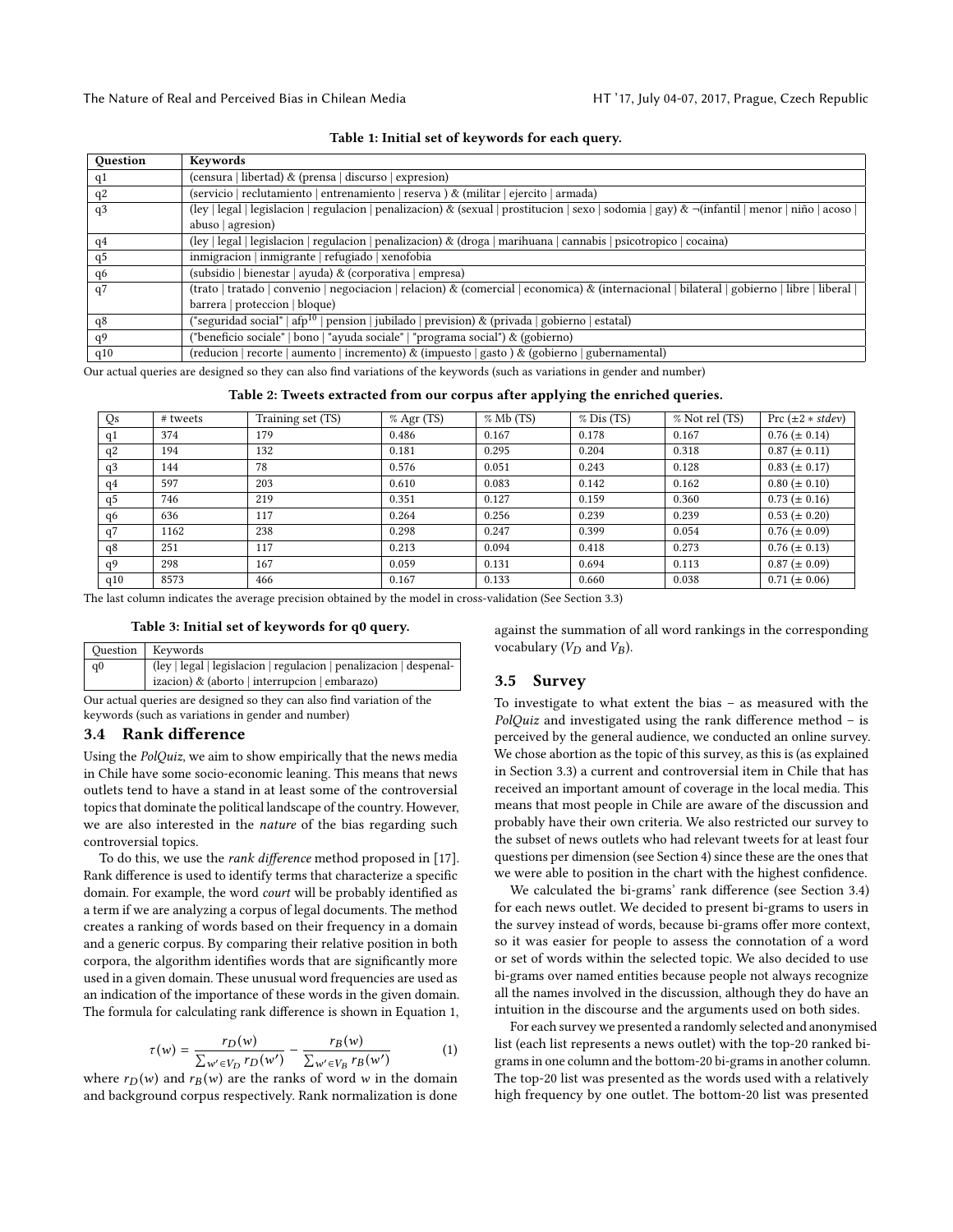as words the outlet tried to avoid or used with a relatively low frequency. The user had to answer if, based on these lists, he or she considered the outlet to be "in favor" or "against" abortion. The user could also respond with an "I can't tell" option. A user could answer the survey more than once, but the random selection was always made from the remaining lists.

We scored the "perceived bias" for each news outlet based on the answers we received in the survey. For each outlet, we calculated the percentage of users that answered "in favor" and subtracted the percentage of "against" answers. These percentage include the users that answered "I can't tell". So, we consider outlets with a negative score to have a conservative "perceived bias". Equivalently, outlets with a positive score are considered as liberals in our "perceived bias". It is worth noticing that an unbiased news outlet should be expected to score close to zero (because it should have mixed signals and, either a proportional number of user labeled in each direction or most users were unable to classify it).

## <span id="page-5-0"></span>4 RESULTS AND DISCUSSION

In this section, we first show how the PolQuiz helps to measure the bias in the media. We verified that our results are stable to small changes in the dataset and investigated the benefit of contextualizing the quiz by including new questions that fit the current political landscape in Chile. In Section [4.2,](#page-6-0) we explore the nature of the bias showed by the media by using the rank difference method. We show the differences in the type of coverage between news outlets of various leanings when we deep in the analysis of one particular topic. Finally, in Section [4.3](#page-7-0) we investigate, using a survey, to what extent this bias is perceived by the general audience.

### 4.1 Measuring Bias Using the PolQuiz

For our statistical analysis we will treat each axis independently, so we can work with values in only one dimension.

We aim to make a comparative analysis between outlets, so we only report quantifications relative to the other news outlets. For this, we normalize the scores on each axis in the range [0, 100].

Using our methodology, we find that the news media do have a political bias. This corresponds with previous findings studying this subject [\[7,](#page-9-2) [12,](#page-9-10) [24\]](#page-9-4). We conducted a one-sample Student t-test<sup>[14](#page-5-1)</sup> (two-sided) for each dimension (economic and personal) to test if the mean score is significantly different from 50 (the assumed unbiased score). We used, for each dimension, only the scores of those news outlets for which we were able to answer at least one question on that dimension. For the economic dimension, there is a significant bias,  $t(254) = -10.93$ ,  $p < .001$ , with a leaning to the left-wing  $(M = 40.28, SD = 14.21)$ . In the personal issues the bias is lower, but still is statistically significant,  $t(190) = -2.10, p < .05$ , with a leaning to the conservative side ( $M = 47.42$ ,  $SD = 16.98$ ).

We found that the bias is more evident in economic issues than in personal issues. This can be seen in the number of news outlets that comment on those issues and the average score for that dimension. The slight left-wing bias in the economic issues might be explained by the political context of Chile during the observed period: the president, Michelle Bachelet, is affiliated to the socialist

<span id="page-5-1"></span>

<span id="page-5-2"></span>

Figure 1: Relative position of the 26 news outlets who had relevant tweets for at least four questions per dimension (the 26ers): 1. adnradiochile, 2. biobio, 3. cooperativa, 4. latercera, 5. mercuriovalpo, 6. publimetrochile, 7. emol, 8. soyarauco, 9 soyconcepcion, 10. soycoronel, 11. soyquillota, 12. soysanantonio, 13. soytalcahuano, 14 soytome, 15. dfinanciero, 16. el ciudadano, 17. elmostrador, 18. tele13 radio, 19. el dinamo, 20. nacioncl, 21. pinguinodiario, 22. soychillan, 23. soycopiapo, 24. soyvaldiviacl, 25. soyvalparaiso, 26. t13

party. The ruling coalition is "Nueva Mayoría", which mainly consists of center-left to left-wing parties, but with a strong component of Christian democracy. Christian democracy is still a center-left party, but conservative, specially in personal issues. So, in this case, the observed bias has a similar tendency to the political alignment of the ruling coalition. This result is also in correspondence with the theory postulated in the Propaganda Model [\[16\]](#page-9-1). On the personal issues dimension, we can also see some bias, although less prominent, tending to the conservative end of the spectrum.

We show in Figure [1](#page-5-2) the 26 news outlets for which we were able to answer at least four questions on each dimension (we will call this subset of news outlets the 26ers). This represents 10% of our database and 13% of those that regularly report on economics and politics. Even though we are showing relative values with respect to the other outlets, we show them on the original Nolan's chart, to give an intuition on their political tendencies. We tagged some of the most prominent ones to help to understand the landscape.

In the rightmost cell, we have mercuriovalpo<sup>[15](#page-5-3)</sup> (El Mercurio de Valparaíso), one of the oldest newspapers in Chile currently in circulation. This newspaper is part of a big conglomerate (El Mercurio S.A.P) that owns more than 20 news papers and several radio stations, among other broadcast media (such as magazines, TV cable, etc.). The regional newspaper Soy Coronel (soycoronel), on the bottom, is also part of this group. In fact, 11 regional newspapers of El Mercurio S.A.P are within this 26 and are all clustered bottom-right, with scores under 31 on personal issues. As we mentioned earlier,

<span id="page-5-3"></span> $^{15}\mathrm{Tags}$  in Figure [1](#page-5-2) are the corresponding Twitter accounts (e.g. [https://twitter.com/](https://twitter.com/mercuriovalpo) [mercuriovalpo\)](https://twitter.com/mercuriovalpo)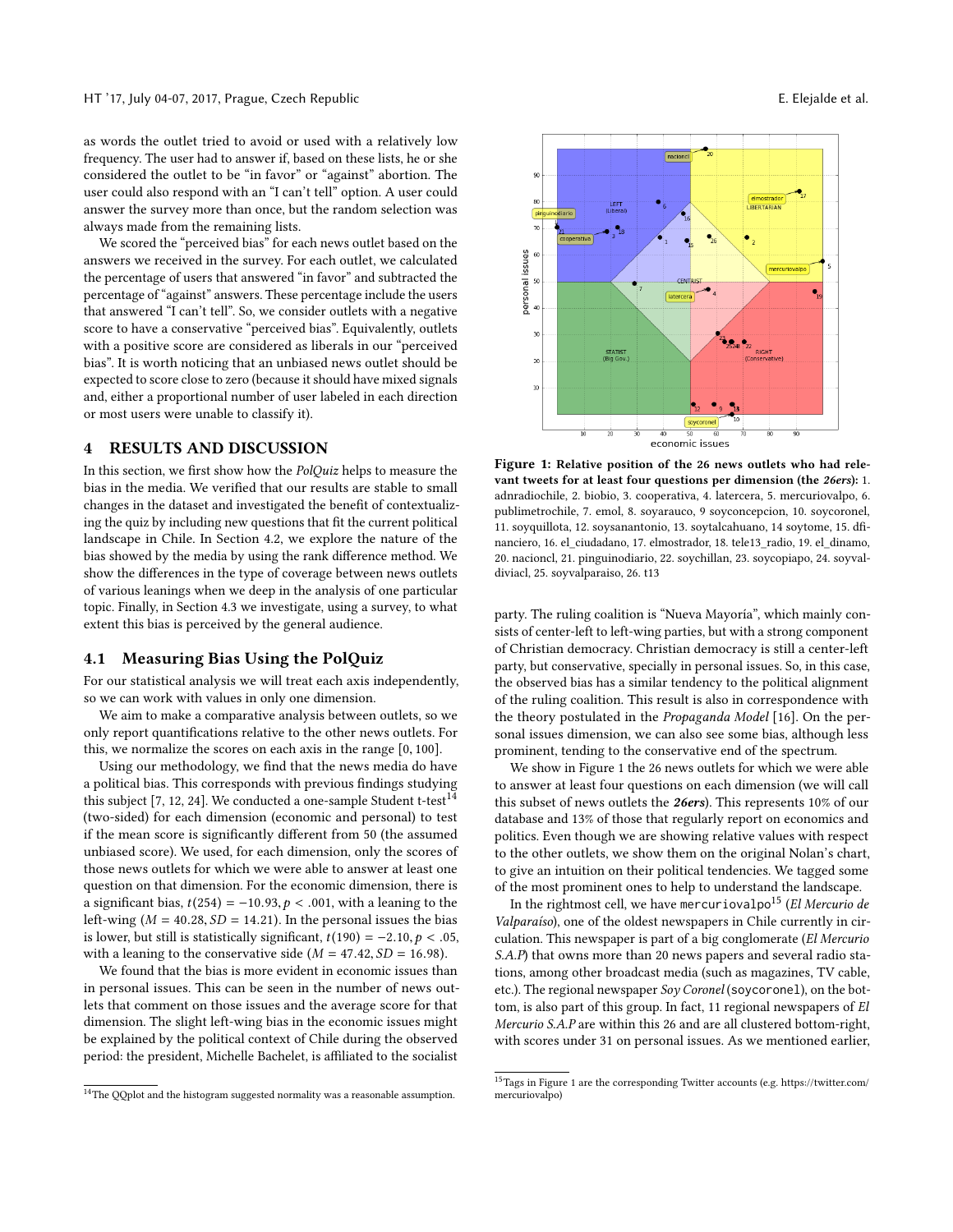The Nature of Real and Perceived Bias in Chilean Media HT 17, July 04-07, 2017, Prague, Czech Republic

the El Mercurio's newspapers are popularly perceived as right-wing conservative, which coincides with the scores they received.

La Tercera (latercera), is owned by Copesa S.A., which is El Mercurio's closest competitor. These two companies have a socalled news media duopoly. La Tercera, also in the lower-right quadrant but closer to the center of the chart, is thought to be moderate-conservative<sup>[16](#page-6-1)</sup>. El Mostrador (elmostrador) is an on-line newspaper with a perceived orientation to progressivism<sup>[17](#page-6-2)</sup>, which corresponds with its position in the chart.

Finally, La Nación (nacioncl) is a newspaper that currently only publishes its online edition and is partially controlled by the government. This newspaper appears in the topmost region of the personal dimension. Compared to the other 25 news outlets, this one appears as the most progressive on personal issues. This score is due to a series of populist reforms promoted by the government during the observed period (i.e. therapeutic marihuana legalization, decriminalization of abortion, anti-xenophobic campaigns, promote voluntary enlistment of women to the military service, etc.)

To summarize, using the PolQuiz we were able to position Chilean newspapers on a chart with respect to their bias with regard to economic and personal issues. In the next sections we will investigate the nature of the bias and to what extentthese positions are in line with common perceptions. However, before doing so, we first need to know how stable the results are.

4.1.1 Stability of the results. In order to find out the stability of the observed bias with respect to changes in the obtained evidence (i.e. the collected tweets), we repeated the scoring steps 20 times. Each time we leave out 5% of the tweets selected at random, while maintaining the original distribution of documents per question. Each time, we measure the average score of the news outlets for which we were able to answer at least one question in the corresponding dimension. In the economic issues, we could observe a consistent bias to the left ( $M = 40.45, 95\% CI[36.91, 43.99]$ ). On the other hand, the personal dimension, although it is also leaning to one side, is much closer to the center of the spectrum  $(M = 46.89, 95\% CI[43.99, 49.79])$ . Figure [2](#page-6-3) shows a similar analysis, but at an individual level in the 26ers. The mean for each individual score stays close to its original position, and each newspaper can be located in a relatively small neighborhood with high confidence, meaning that there are not any drastic changes in the previous classification.

The relatively low impact of leaving out data in the positioning process indicates that the results are not very sensitive to change and not influenced by only a small number of tweets.

4.1.2 Contextualizing the PolQuiz. We noticed that some of our queries, particularly in the personal issues dimension, returned only a small number of documents (e.i q2 and q3). This is because of lack of interest or too few relevant events related to the corresponding topics during the observed period. We think that a way to counteract this environmental/circumstantial effect is to substitute the respective questions or to increase the number of questions.

We repeated our analysis using **q0** as a replacement for question q3 (related to laws concerning sex between consenting adult, see

<span id="page-6-3"></span>

Figure 2: Relative position of the 26ers. The score on each dimension is the average over 20 repetitions, leaving out each time a random 5% of the documents. Gray shade around outlets is its 95% confidence interval.

<span id="page-6-4"></span>

Figure 3: New scores after replacing q3 by q0. These are the scores of news outlets for which we were able to answer at least one question in the corresponding dimension.

Section [3.2\)](#page-2-3). We replaced q3, because it was the one with the lowest number of retrieved documents. This substitution increased the number of news outlets with at least one answer. There is now a stronger statistical effect for the personal issues dimension,  $t(239) =$ 3.54,  $p < .001$ . Interestingly, this dimension now leans to the more liberal end of the spectrum ( $M = 53.57$ ,  $SD = 15.63$ ) (see Figure [3\)](#page-6-4).

In Figure [4](#page-7-1) we plot the scores of the 26ers in the original quiz (dots) and the adapted quiz (diamonds). Note that the difference in scores between the quiz with  $q3$  and the quiz with  $q0$  is considerably larger (with a negative difference) for outlets in the right/conservative quadrant. This is expected and validates the model.

# <span id="page-6-0"></span>4.2 Investigating the nature of bias using rank difference

The PolQuiz showed the existence of bias in Chilean media. In this section, we investigate the nature of this bias in terms of vocabulary used and entities mentioned in the different newspapers' tweets (see Section [3.4\)](#page-4-0). We focused on the 26ers and the topic of abortion.

<span id="page-6-1"></span> $\rm ^{16}https://en.wikipedia.org/wiki/La_Tercera$  $\rm ^{16}https://en.wikipedia.org/wiki/La_Tercera$ 

<span id="page-6-2"></span><sup>17</sup>[https://es.wikipedia.org/wiki/El\\_Mostrador](https://es.wikipedia.org/wiki/El_Mostrador)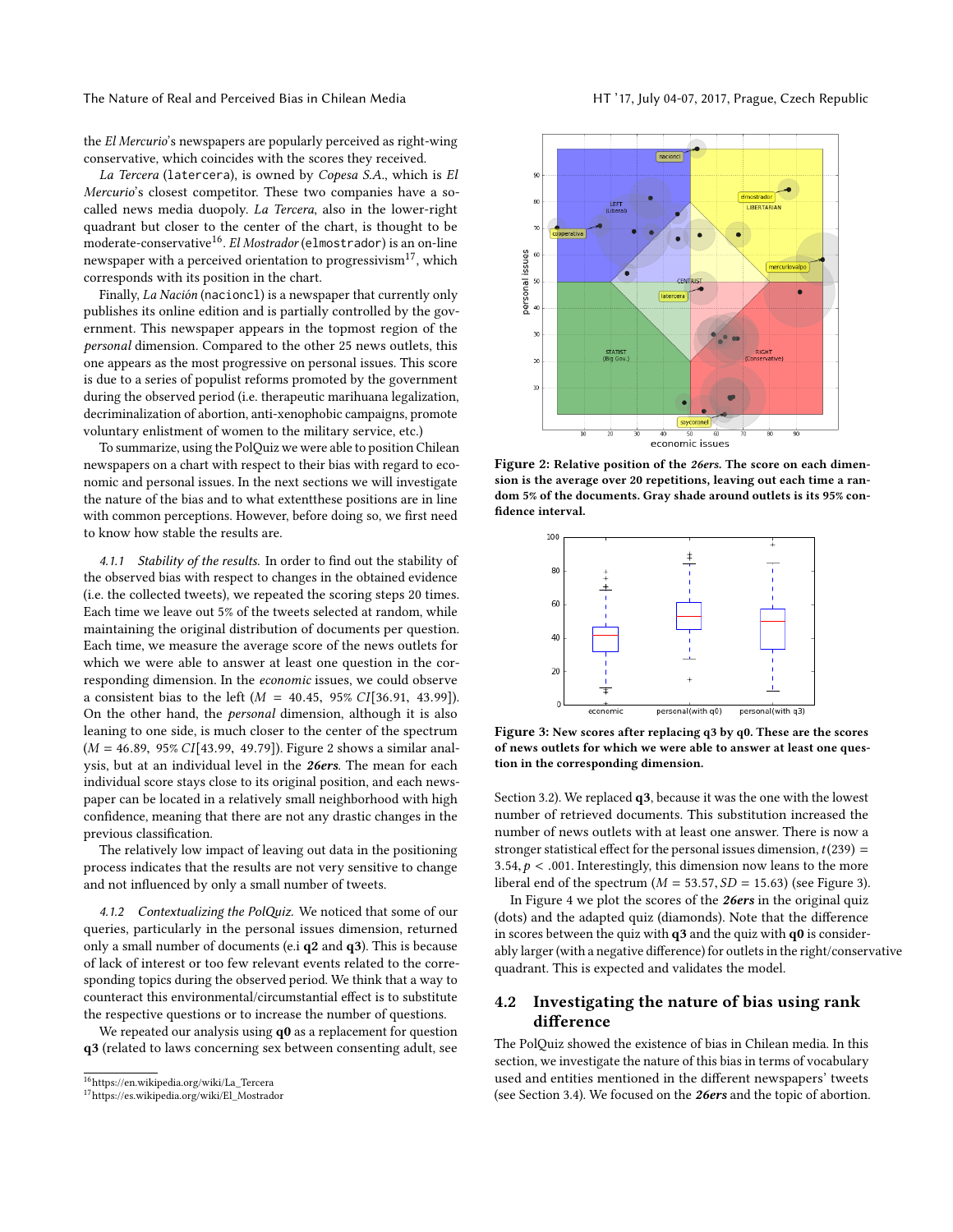<span id="page-7-1"></span>

Figure 4: Relative position of the 26ers. Dots represent the scores with q3. Diamonds represent the scores with q0.

4.2.1 Topic bias based on named entities. We used the Stanford's NE recognizer system [\[9\]](#page-9-29) to extract the entities mentioned in the tweets related to the abortion issue. We compare the extracted entities against a list of politicians, public personalities and activist groups. For the list of politicians and their position in the abortion issue, we use the vote sessions in the house of representatives<sup>[18](#page-7-2)</sup> and in the senate $19$ . We manually labeled another 53 personalities and groups according to comments and events reported in the local news. The complete list  $L_E$  has 199 labeled entities. We labeled with −1 the politicians who voted against the abortion bill, and the public figures that were openly against the issue. Equivalently, we use +1 for politicians and personalities in favor of the subject. We assign a 0 to the entities not included in our list. We will refer to these labels as the leaning of the entities (e.g. leaning(entity))

After applying the rank difference method to the NE mention counts, we calculated a score for each outlet in function of the  $\tau$ (entity) and the leaning of entity in the issue (for every entity mentioned more than once in the news). This final score of the outlet  $o_i$  is found using the equation [2.](#page-7-4)

<span id="page-7-4"></span>
$$
score(o_i) = \sum_{e \in L_E} (\tau(e) * learning(e)) / size\_of(L_E))
$$
 (2)

A low value in this score indicates that this outlet tends to mention with relatively high frequency entities with a conservative leaning and/or it tends to ignore those with a more liberal view.

As expected, the outlets tagged as independent, libertarians and classical liberalism are within the higher values. According to our scores, this means they have comparably more mentions of entities with a liberal leaning than the rest of the outlets. Interestingly, the lower values are occupied by the outlets linked to parties in the ruling coalition (Christian democracy and Left-Liberal(nacioncl)). Apparently these outlets focus their tweets in negative reports of the opposition. For example, when we look at the rank-differnce

results for nacioncl, within the top-20 entities, only two refer to entities with a liberal leaning ('President Michelle Bachelet' and 'Government'). To investigate more on this, we run a sentiment analysis on the most used bi-grams. The results are presented in the next section.

4.2.2 Topic bias based on bi-grams. We again apply the rank difference method, this time using the bi-gram counts in the tweets relevant to the subject of abortion. Following the same strategy as before, we calculated a score for each outlet in function of the  $\tau(bigram)$  and the sentiment calculated for bigram (for every biдram mentioned more than once in the news). For determining the sentiment of words and bi-grams we use the Spanish lexicon from [\[25\]](#page-9-30). To calculate  $\tau(bigram)$  we use a formula equivalent to that shown in Equation [2.](#page-7-4) Accordingly, we give a similar interpretation to these scores. That is, a high value indicates that this outlet tends to convey mostly positive sentiments with the bi-grams used with relatively high frequency and/or avoid using negative sentiments when referring to the issue of abortion. For example, elmostrador, with the highest score, has as a frequently use bi-gram "proyecto aprobado" (tr. "project approved" - referring to the bill). This bi-gram is classify as positive by the sentiment analyzer, so it will add to the score. On the other hand, this same outlet has "injusticia gobierno" (tr. "government injustice") as a totally ignored bi-gram. Since the bi-gram is assigned a negative sentiment and the rank-difference is also negative, the bi-gram will also add to the score of the outlet, pushing it to the liberal side. Following the same reasoning, an outlet with a very low score can be understood as an outlet that uses predominantly negative words with relatively high frequency.

When we analyze the scores of the 26ers, we notice that nacioncl (controlled by the government) has the lowest score. This, together with the previous NE analysis, confirms the theory that this outlet focuses in tweeting negative reports of the opposition, at least for the abortion issue. Most of the others outlets show the expected behavior, with conservative in the lower half of the ranking (i.e. lower scores) and liberals in the higher positions.

#### <span id="page-7-0"></span>4.3 Survey

For the survey described in Section [3.5,](#page-4-5) we collected 372 answers from 54 unique Chilean<sup>[20](#page-7-5)</sup> users on how they perceive the bias on the topic of abortion in the different Chilean newspapers. We received between 11 and 19 answers for each of the 26ers (M: 14.31, SD: 2.07). We carried out 10 Fleiss' kappa measurements; each time we selected 10 ratings at random per outlet (subject). This shows a fair agreement in the answers (M: 0.2253, SD: 0.0167). In Table [4](#page-8-0) we show the 26ers and their corresponding "Perceived bias" (see Section [3.5\)](#page-4-5). The political alignment information shown in the table was extracted from Wikipedia<sup>[21](#page-7-6)</sup>, the official web site of the news outlet or the political alignment known for the owners. Note that the Christian Democracy party is part of the center-left coalition that was ruling in Chile during the observed period, so is generally in favor of the social changes promoted by the government.

<span id="page-7-3"></span><span id="page-7-2"></span><sup>18</sup>[https://www.camara.cl/trabajamos/sala\\_votacion\\_detalle.aspx?prmID=23099](https://www.camara.cl/trabajamos/sala_votacion_detalle.aspx?prmID=23099) <sup>19</sup>[http://www.senado.cl/appsenado/index.php?mo=sesionessala&ac=](http://www.senado.cl/appsenado/index.php?mo=sesionessala&ac=detalleVotacion&votaid=6668)

[detalleVotacion&votaid=6668](http://www.senado.cl/appsenado/index.php?mo=sesionessala&ac=detalleVotacion&votaid=6668)

<span id="page-7-6"></span><span id="page-7-5"></span> $^\mathrm{20}\mathrm{The}$  IP addresses indicate we have representation of different regions of the country  $^{21}\rm S$ ince Wikipedia pages are a crowdsourced content, we consider the political alignment extracted from there as either self-declared or a popular perception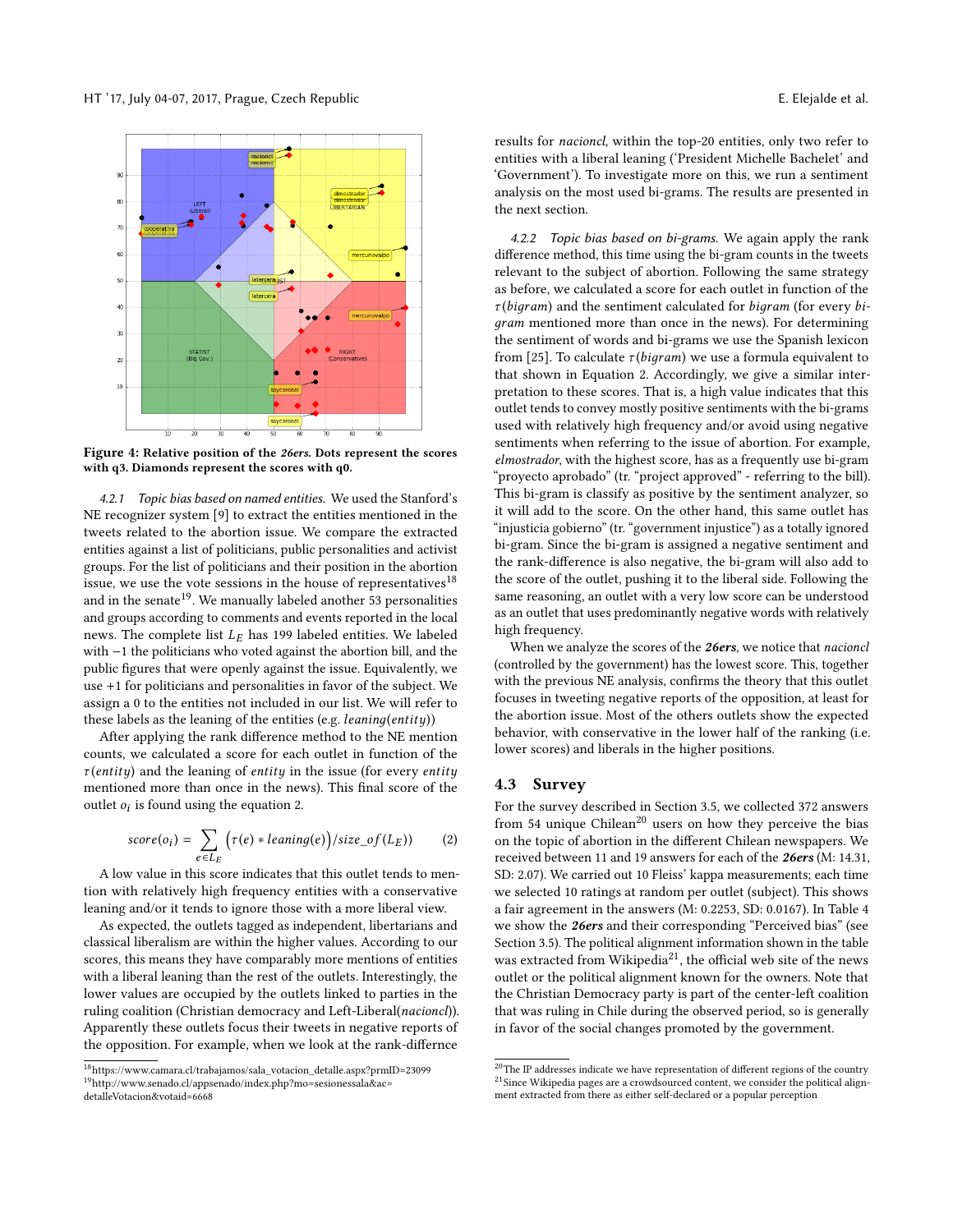<span id="page-8-0"></span>

| Id             | Name            | Owner                         | Political alignment      | Perceived bias | PolQuiz Personal issues |
|----------------|-----------------|-------------------------------|--------------------------|----------------|-------------------------|
| 21             | pinguinodiario  | Patagónica Publicaciones      |                          | $-66.67$       | 39.18                   |
| 24             | soyvaldiviacl   | El Mercurio                   | Right-wing, conservative | $-66.67$       | $-50.49$                |
| 22             | soychillan      | El Mercurio                   | Right-wing, conservative | $-57.14$       | $-50.55$                |
| 25             | soyvalparaiso   | El Mercurio                   | Right-wing, conservative | $-43.75$       | $-51.81$                |
| 8              | soyarauco       | El Mercurio                   | Right-wing, conservative | $-42.86$       | $-51.27$                |
| 12             | soysanantonio   | El Mercurio                   | Right-wing, conservative | $-30.77$       | $-92.98$                |
| 13             | soytalcahuano   | El Mercurio                   | Right-wing, conservative | $-30.77$       | $-92.98$                |
| 18             | tele13_radio    | Grupo Luksic & PUC            |                          | $-28.57$       | 52.42                   |
| 9              | soyconcepcion   | El Mercurio                   | Right-wing, conservative | $-25.00$       | $-94.09$                |
| 14             | soytome         | El Mercurio                   | Right-wing, conservative | $-25.00$       | $-92.92$                |
| $\overline{7}$ | emol            | El Mercurio                   | Right-wing, conservative | $-25.00$       | $-0.59$                 |
| 10             | sovcoronel      | El Mercurio                   | Right-wing, conservative | $-23.53$       | $-100$                  |
| 11             | soyquillota     | El Mercurio                   | Right-wing, conservative | $-18.18$       | $-92.92$                |
| 15             | dfinanciero     | Grupo Claro                   | Right-wing, conservative | 0.00           | 42.57                   |
| 5              | mercuriovalpo   | El Mercurio                   | Right-wing, conservative | 21.43          | $-51.81$                |
| $\overline{c}$ | biobio          | BÃno-BÃno Comunicaciones      | Independent              | 23.53          | 6.91                    |
| 6              | publimetrochile | Grupo metro                   | International            | 25.00          | 47.50                   |
| 17             | elmostrador     | La Plaza                      | Libertarian              | 26.32          | 70.95                   |
| 19             | el_dinamo       | <b>Ediciones Giro Pais</b>    | Christian democracy      | 29.41          | $-30.79$                |
| $\overline{4}$ | latercera       | Copesa                        | Classical liberalism     | 33.33          | $-3.38$                 |
| $\mathbf{1}$   | adnradiochile   | Grupo Prisa                   | International            | 37.50          | 52.98                   |
| 16             | el ciudadano    | Red de medios de los pueblos  | Libertarian              | 37.50          | 44.54                   |
| 23             | soycopiapo      | El Mercurio                   | Right-wing, conservative | 38.46          | $-36.21$                |
| 3              | cooperativa     | Co. Chilena de Comunicaciones | Christian democracy      | 57.14          | 46.04                   |
| 26             | t13             | Grupo Luksic & PUC            | $\equiv$                 | 57.14          | 48.45                   |
| 20             | nacionel        | Estado de Chile               | Left, Liberal            | 63.64          | 100                     |

Table 4: Results from popular survey for the 26ers.

The list is sorted by the perceived bias. Outlets with an unclear Political Alignment (shadowed rows in the table) were left out of the analysis.

Results show that there is a perceivable difference in the language used by the outlets in both sides of the spectrum. Note that, based on the rank difference of bi-grams, the users were able to collectively classify the outlets with over 90% precision<sup>[22](#page-8-1)</sup>. Our positioning of these outlets in the adapted PolQuiz has also a high correspondence in the bias direction (90%) with the political alignment and a good agreement with the direction of the Perceived bias (80%).

To evaluate the relative positions of the outlets in our PolQuiz, we calculated the number of inversions with respect to the ranking of the outlets in the perceived bias. The Kendall's Tau-b coefficient between the two rankings is  $\tau_b(21) = 0.4203$  ( $z = 2.66$ ,  $p < .01$ ).<br>Even though the popular perception resulting from the survey Even though the popular perception resulting from the survey can not be seen as ground-truth for the relative positioning of the outlets, it is important to notice that our results show a good correlation with the intuition of the public. As a future work, we aim to add some other content features (e.g. leaning of the named entities) to the polarity classification of the tweets as these may help to refine the relative positioning found by our model.

To summarize, we have shown that reported political alignment is highly correlated with the PolQuiz results as well as with the bias, as perceived by the general audience. This implies that existing bias has a noticeable influence on how controversial issues such as abortion are reported in the media.

#### 5 CONCLUSIONS

In this paper, we presented an automatic approach for estimating the political bias of news outlets in Chile, exploiting the well-known and widely used "The World's Smallest Political Quiz". We empirically confirmed the estimation results and showed that they are stable with respect to evolving data. Furthermore, we have demonstrated the benefits of adapting questions to the local context. Building upon the PolQuiz results, we investigated the nature of this political bias and found this to exist in the chosen vocabulary and the entities covered by the newspaper. Finally, we conducted a survey, of which the results confirm that political bias in newspapers has an impact on how controversial topics are covered and that the general audience does notice this bias. Our methodology does not make too many assumptions about the underlying system. The way it is designed could be applied to any Western culture. Our system can deal with any number of outlets, can compare relative quantitive positions, can show empirical evidence of consistent bias, and can partially explain the source of these tendencies.

As a future work we are interested to see what is the most accurate way to score the missing answers. Since "coverage" is a form of bias [\[24\]](#page-9-4), perhaps the outlet is not being neutral by not mentioning a specific subject. Even when the decision of which stories/events are newsworthy is subjective and depends on the editorial strategy [\[29\]](#page-9-5), there are some events that are very relevant in the national context and are covered for the majority of the

<span id="page-8-1"></span> $22$ We are not taking into account those for which we could not find a political alignment or those that belong to international groups